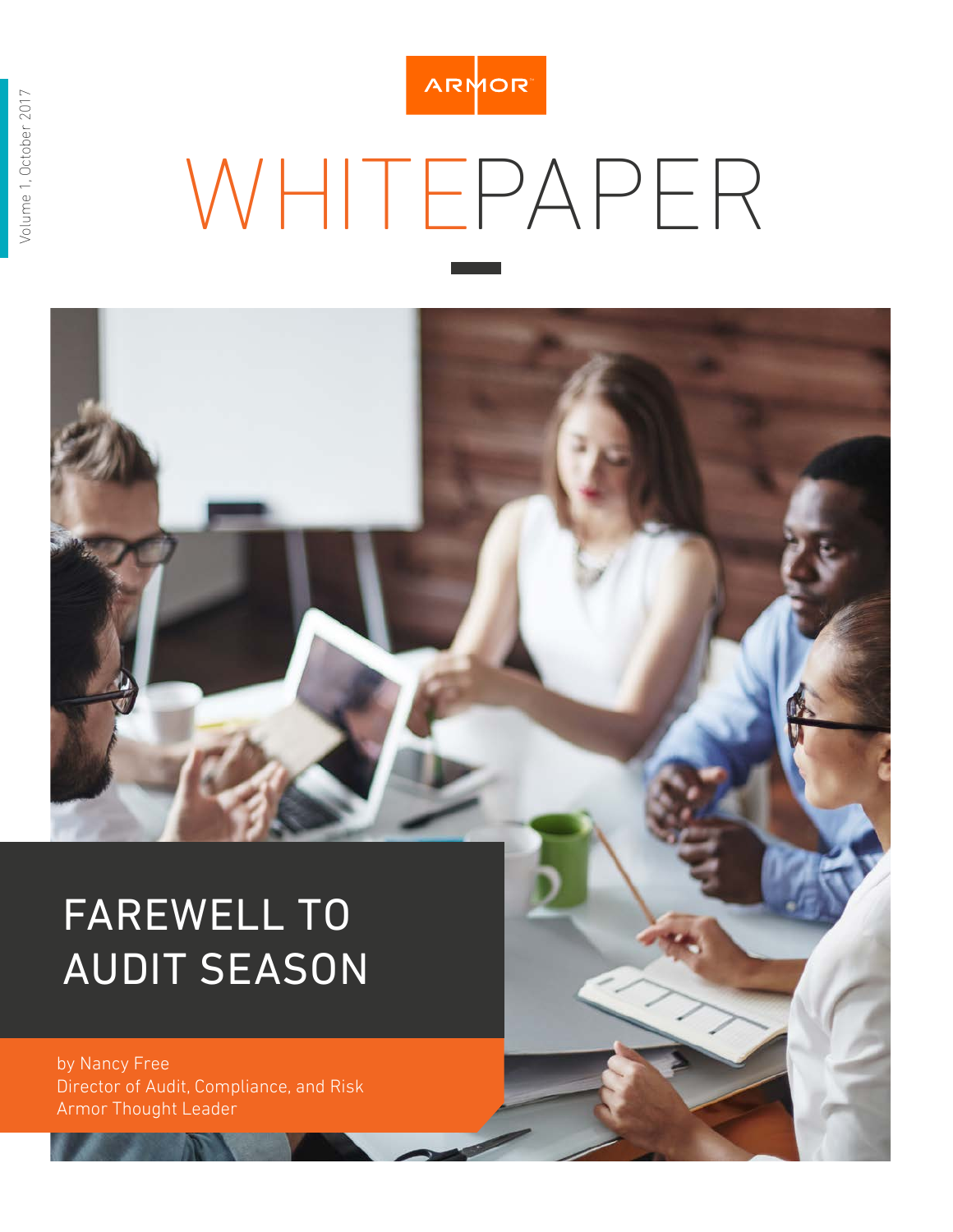

**66** These are the companies I want to reach with this white paper; those trapped in the cycle of never-ending compliance attestation. 99



# INTRODUCTION

I fondly remember a time when "Audit Season" was just that — a season. Once a year, auditors would appear – with and without fanfare - to thoroughly test our security controls. During their stay, companies would endeavor to provide the necessary evidence and details of their processes. Life during Audit Season is always a challenge for everyone involved. After all, audits are demanding. But it was a consolidated, one-and-done process. No matter how strenuous or time-consuming these audits became, we knew we were never far from that special day when the auditors completed their work and let us get back to ours.

#### It was a magical time. But it wasn't meant to last.

Before too long, driven by improvements in technology and consumer protections, Audit Season became every day. And I mean Every. Single. Day. The list of compliance standards, and their hundreds of seemingly unique requirements continued to grow, placing a strain on tried and true compliance processes. Plus the level of rigor required by today's audit firms only added to the weight of the entire affair.

> **31%** of CCOs do not know, or do not communicate, conduct and culture lessons across their organizations. Further, 29% of CCOs have not documented, or do not know if they have, formalized compliance roles and responsibilities for their staff—it is foundational for employees to understand the importance of compliance and their role within the compliance structure.

Some companies were fortunately able to identify this shift and adapt. They turned their compliance approach into a full compliance program by consolidating controls across multiple regulations and standards, optimizing and automating control execution wherever possible. Then they set forth developing a culture of compliance that would allow them to stay ahead of the curve. However, many, many more organizations were slow to respond, if at all. They sought to maintain most of the same processes and people that had carried them through audit seasons of yore. Leadership sounding something like "What'd we do last year?" and "Make that work again" is the chorus in the hallways.

It didn't take long for their lives to devolve into fulfilling an endless stream of data requests from auditors, and listening to reminders from leadership on the importance of compliance attestation. Resources were regularly being pulled away from their core competencies, limiting productivity despite their best efforts to course correct. Caught in the momentum of maintaining compliance no matter the cost, they trudge on–and begrudgingly continue to do so every day.

*Source: Stryker, Nicole. "The Compliance Journey: Boosting the Value of Compliance in a Changing Regulatory Climate." KPMG. Ed. Karen Staines. KPMG LLP, 2017. Web. 13 July 2017.*

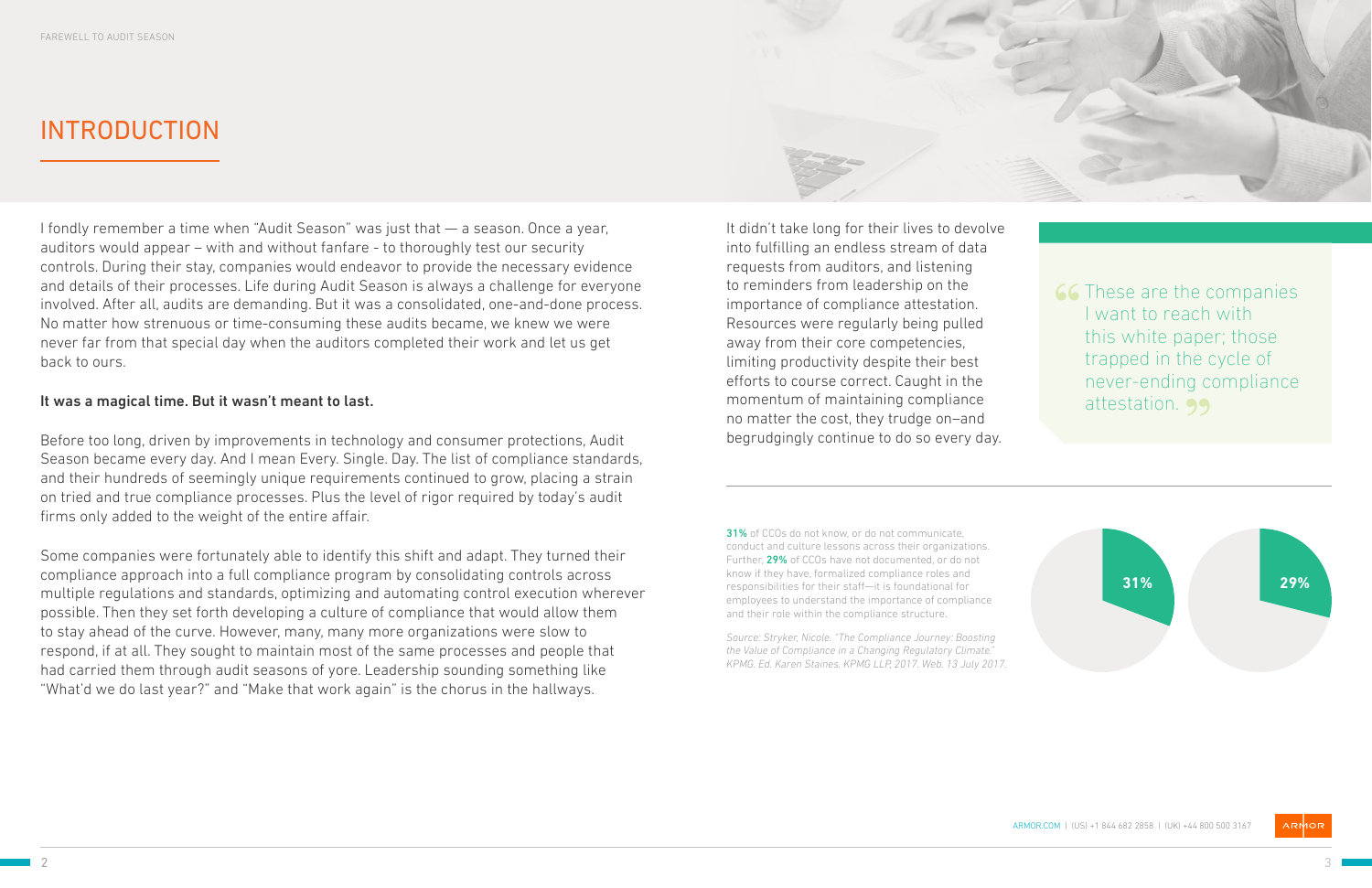Surge compliance isn't an industry term, but it paints a necessary picture. Whether it's the constant burden of data requests, the lack of a defined, measurable, and repeatable approach to compliance or actual issues found during the audit, those affected are trapped by the momentum of becoming or staying compliant.

# BREAKING OUT OF YOUR COMPLIANCE RUT

Compliance attestation doesn't have to work this way. Of course, you may never again see those halcyon days of an Audit Season, but you can at least break free of the surge and enact a continuous compliance program.

This type of continuous program is something you drive within your own organization, not as a reaction to issues that auditors may identify during an assessment. It's not the side effect of simply having auditors at your door all the time.

To be continuously compliant means you're fully aware of how your policies, processes and operations stack up against all your relevant standards. It means that your staff knows – and more importantly UNDERSTANDS – what is expected, how those expectations are addressed

Diminished Company Morale and Overall **Confidence** 

day-to-day and how to measure the effectiveness of those requirements. In doing so, your people become empowered. They shed the ambiguity they once had and are now able to meet with your auditors as informed control owners who are able to drive those conversations. They can call BS when some junior auditor starts going off the rails in an interview, asking questions that are not relevant to the matter at hand. With a continuous compliance program, you're ensuring that you're ready for anything that is coming your way.

**Continuous compliance.** I know those words may evoke a sense of dread for those caught up by surge compliance. However, in practice, the two couldn't be more different. Fundamentally, continuous compliance is the bridge over troubled waters and one that allows companies to understand and plan for the compliance challenges they may be up against.

#### Lost Productivity

These companies suffer by not tapping the brakes on their daily operations or project schedules to address the needs of an audit. Since audits aren't planned with consideration to an employee's role and responsibilities, it's certain to serve as a distraction from the individual's regular workload.

### Diminished Company Morale and Overall Confidence

This can be true of either company management which isn't seeing sufficient progress on key initiatives, or by audit firms who don't receive appropriate information from either undertrained or overwhelmed control owners. Frustrated and spent, those control owners may just decide that life is too short to put up with such pressure and leave that chaos behind, costing companies critical resources and knowledge.

Lost Productivity



# TRAPPED BY SURGE COMPLIANCE

WHILE MOST OF THOSE AFFECTED CAN "MEET" THEIR COMPLIANCE REQUIREMENTS, THEY DO SO AT A GREAT COST IN TWO KEY AREAS:

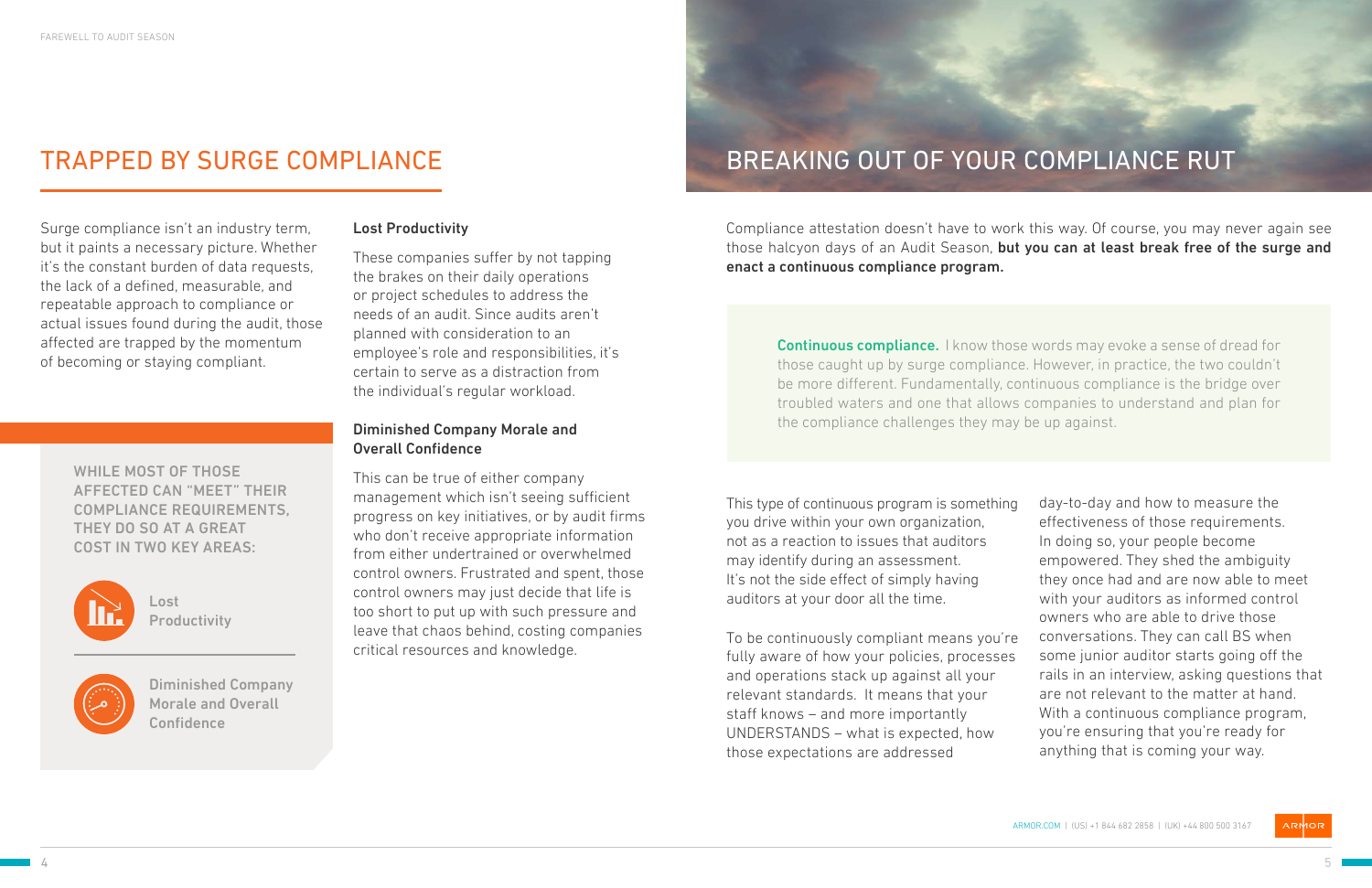ARMOR.COM | (US) +1 844 682 2858 | (UK) +44 800 500 3167



# ENACTING **CONTINUOUS COMPLIANCE**



It sounds nice, doesn't it? Living in a state of perpetual readiness for an audit. It almost has a Zen quality to it. Now, I'm sure the too-good-to-be-true quality of continuous compliance elicited at least one scoff upon reading. And I completely understand that reaction. The cloud security industry, especially when it comes to compliance, is full of quick fixes and snake oil-like solutions. So, I won't take it personally if you're initially skeptical of this process. However, I can't stress enough that this is a very achievable process, and one that will pay dividends in the form of audit preparedness and reduced stress. Also, if you're stuck with surge compliance, what do you have to lose?

So, with that in mind, here are the seven steps to enacting continuous compliance. >>



Know your business and your customers' needs. What regulations or standards are each being held to achieving? How do those compare to one another?

- For example, the PCI DSS is often considered a good baseline standard of controls for an IT shop. While it may address the risks that credit card companies care about, it's not sufficient for a company that covers privacy issues. Healthcare records require some degree of privacy controls, but there are additional and more stringent controls needed ensure the protection of ePHI. The general IT controls needed to support Sarbanes-Oxley will not suffice for GLBA or ISO-27001 assessments.
- Third party providers must provide more and more proof of their diligence in cyber security and regulatory compliance. If you're a third-party provider, you should ask yourself if you're doing enough to meet the needs of your customers. If you're relying on a few of the standard certifications, like an AOC or a SOC2, but your customers must adhere to more strict requirements for FedRamp or HITRUST certifications, odds are you're not. In my experience, the standards we've been relying on to date are no longer sufficient to address the growing needs of regulators, and let's face it…we just want to make them happy and have them move along. Going forward, it will be the providers who take the time to consider and integrate their customers' needs into their own compliance program that will stand out as true partners. And that's a value add, no matter how you look at it.

Once you understand the needs of your business and your customers, consolidate those needs into a single control framework. Map the controls from all relevant frameworks against one another to better understand how performing an action once can achieve the requirements across many compliance standards. Tools can help with this, and many GRC tools on the market today offer this capability out of the box. For those in need of a more cost-effective approach, you can do this in Excel. Many of these mappings are already available online with a mere Google search standing between you and them.

**Aggregate Consolidate**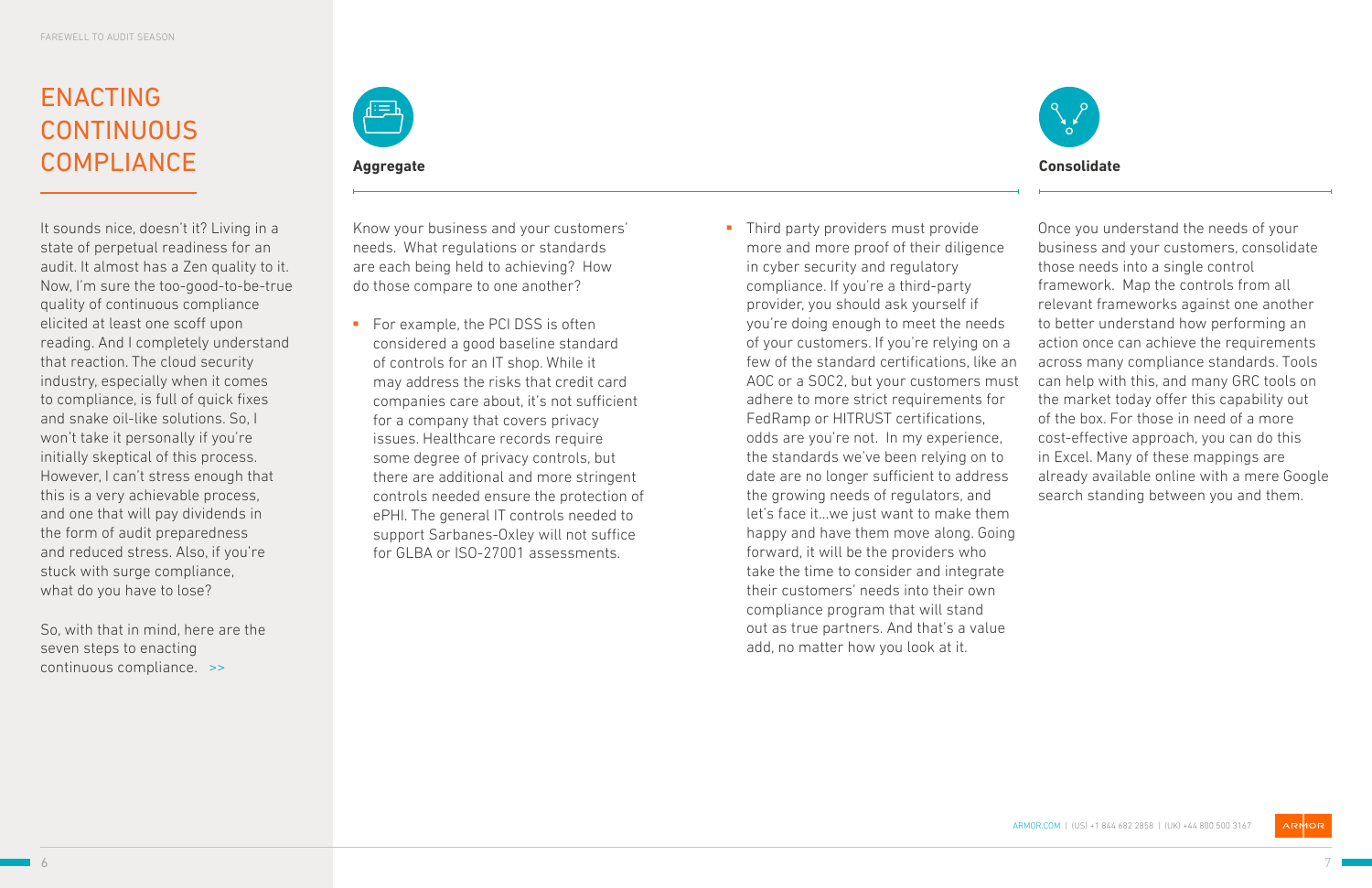ARMOR.COM | (US) +1 844 682 2858 | (UK) +44 800 500 3167





When you know the full population of needed controls, bubble them up to the more stringent requirement. By aiming for and achieving the higher standard, you'll be covered for all lesser standards too. This will be your baseline control framework. Next, assign control owners to the relevant areas. These individuals will ensure that controls are executed completely and accurately, day in and day out.

In my experience, people want to do the right thing. Educate your control owners on continuous compliance, from how the framework came together, how periodic selfassessments will be required to make sure things work as expected (and if not, to bring that to light for remediation) as well as how this reduces the surge that comes with each audit. This will help the compliance team to gather evidence through the year that can be used when the auditors do come.

Ensure that your policies and procedures align with your new internal control framework. I find it helpful to include references within policies and procedures that tie into specific controls. This prevents updates from unknowingly impacting the control environment. It also helps you certify that you've addressed all controls within policy and that you can quickly and easily show an auditor where you specifically address a control.



**Elevate**

**Educate**

**Calibrate**

Your controls are assigned to the appropriate teams with management level oversight, who integrate them into their day-to-day operations, policies and procedures. They perform periodic self-assessments to make sure their processes are working as intended. Keep in mind that these folks are not your internal audit team, but the people in charge of the actual execution of your processes. They will not write workpapers and document every infinite detail of how they ensure completeness and accuracy of the data they used. The intent here is not to turn your entire staff into auditors. Rather, it is to make these folks aware of the requirements they are facing in future audits and to provide them with the tools and processes needed to make sure they're ready.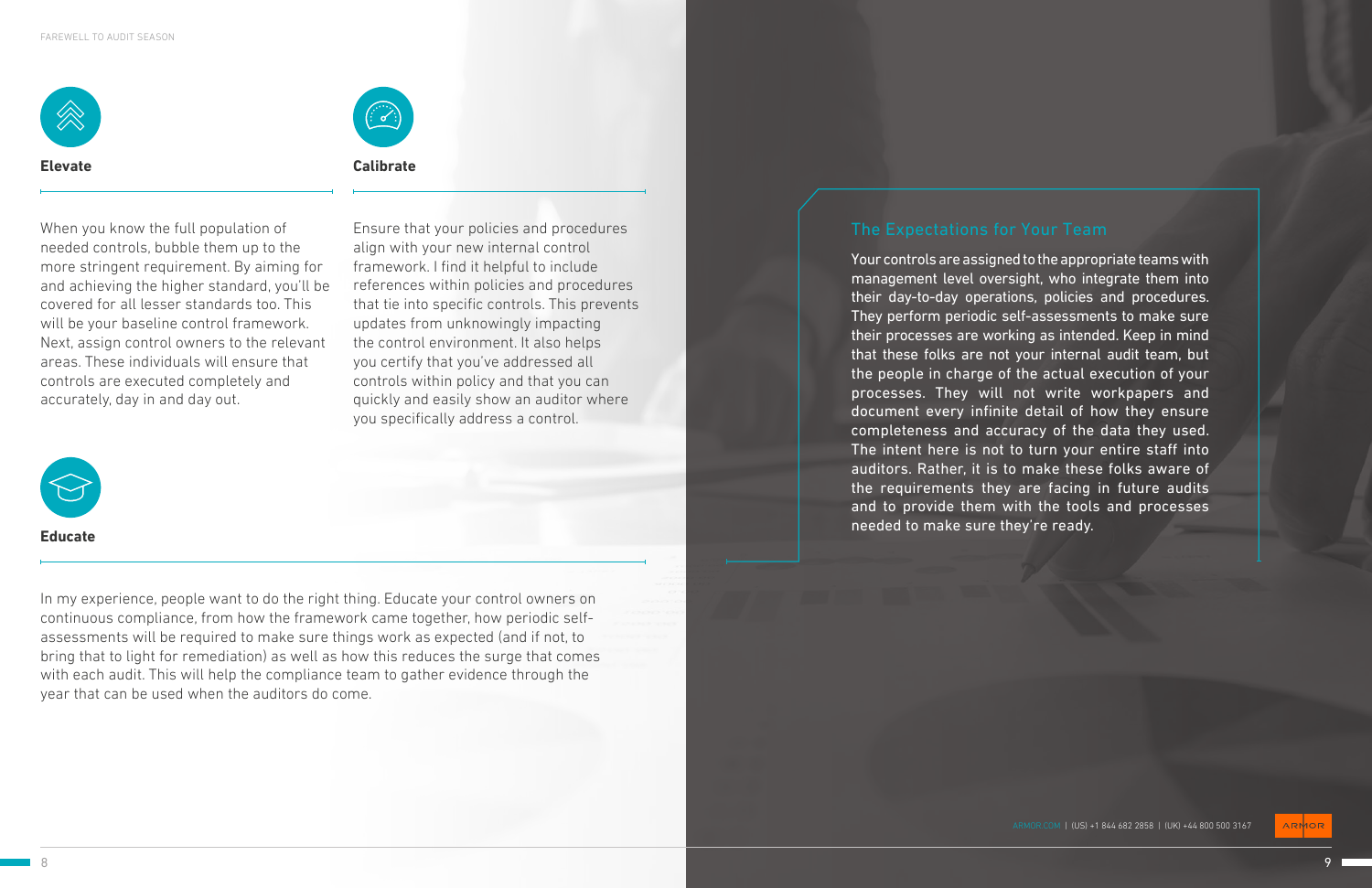



66 | firmly believe that pain brings progress, and few things bring the pain like an audit can.

I firmly believe that pain brings progress, and few things bring the pain like an audit can. However, as control owners begin to understand how performing a periodic self-assessment helps them find and fix issues as part of standard operations (saving them the drama of a risk exposure check during an audit and ample unplanned work), you'll find that they begin to take ownership of those controls. By doing so, they may become innovative. And trust me when I say, it's a beautiful thing when a control owner tells you "I don't want to have to review 200 people with access to this system. I'm going to just remove access to all but those who REALLY need it." Why yes, that's a fabulous idea, and, not to mention the entire point of this control. Equally as endearing is the phrase, "You know, we have a tool in house than can be configured to look for non-compliance against these 10 controls. It's repeatable and we can show completeness and accuracy to our auditors!" Excellent! By all means, let's find ways to automate!



**Innovate**

This one is short and sweet. Continuous compliance requires diligent maintenance. Regular consideration of new control frameworks or regulations is critical to ensure your internal control framework is current and that you're keeping pace with your customers' needs.

Once in place, this control set becomes your compliance bible. And like any well-written gospel, your controls should be in plain terms that most people understand. Here's why - auditors have their own language and terms. So do technologists. So do finance and accounting folks. Clarity and intuitiveness is key.

#### **Administrate**

*Journey: Boosting the Value of Compliance in a Changing Regulatory Climate." KPMG. Ed. Karen Staines. KPMG LLP, 2017. Web. 13 July 2017.*

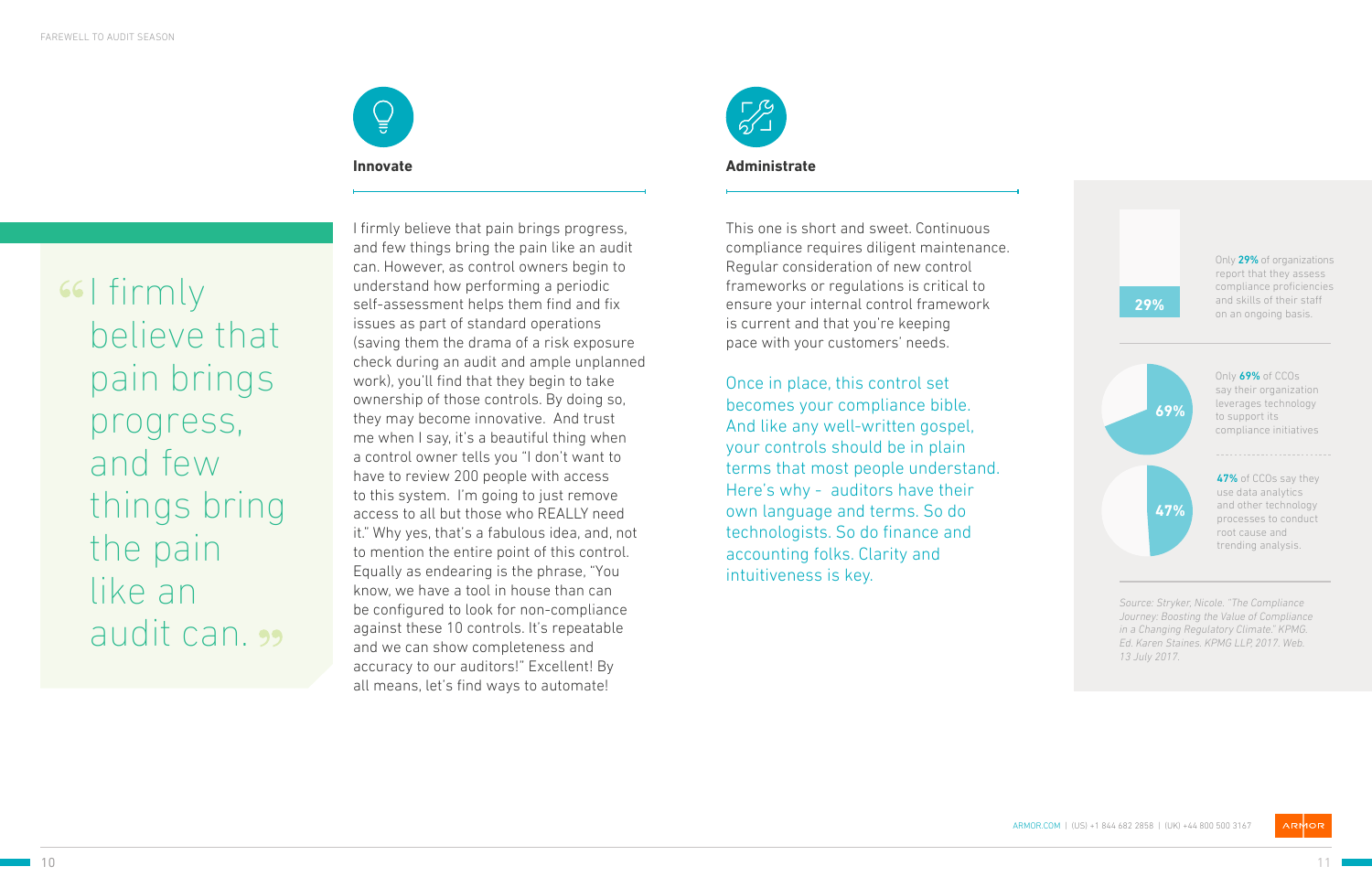### Nancy Free

- 
- 
- 

■ 20+ years of IT experience, including IT governance, risk, compliance, and audit.

**15+ years in the IT Security field.** 

**Led IT and compliance teams in a variety of industries,** including: energy, transportation, construction, mortgage lending, healthcare, and retail.



## **CONCLUSION**



### Continuous Compliance in Action

This is continuous compliance. It means you're prepared. It means you can juggle not only the requests from your assessors, but also your projects and typical work assignments. Your team is on point and able to keep audits and auditors operating between the lines. And with all that marching along at a normal, operational cadence, you can begin to see those breaks between audit cycles.

Also, by regularly performing selfassessments, your control owners know the requirements. They have a thorough understanding of the threats they're responsible for mitigating. They also know how to prove that their processes are effective and they kick the tires on those processes regularly, by pulling data and validating their effectiveness. This creates a knowledgeable and effective control owner. And a team of those significantly boosts the confidence of any audit firm.

Director of Audit, Compliance, and Risk Armor

I'll be the first to admit that this process isn't perfect nor easy to implement. But, then again, no process is. And, certainly no process this advantageous should ever be expected to be "easy." It will require that you and your team become a finely tuned, no-nonsense continuous compliance machine. Which I know you can achieve – no matter your industry or current compliance status. This is



the start to you escaping the chaos of surge compliance and taking back your processes and maybe a modicum of sanity.

So, now it's up to you. What are you waiting for? Audit Season is over and it's time for a fresh start.